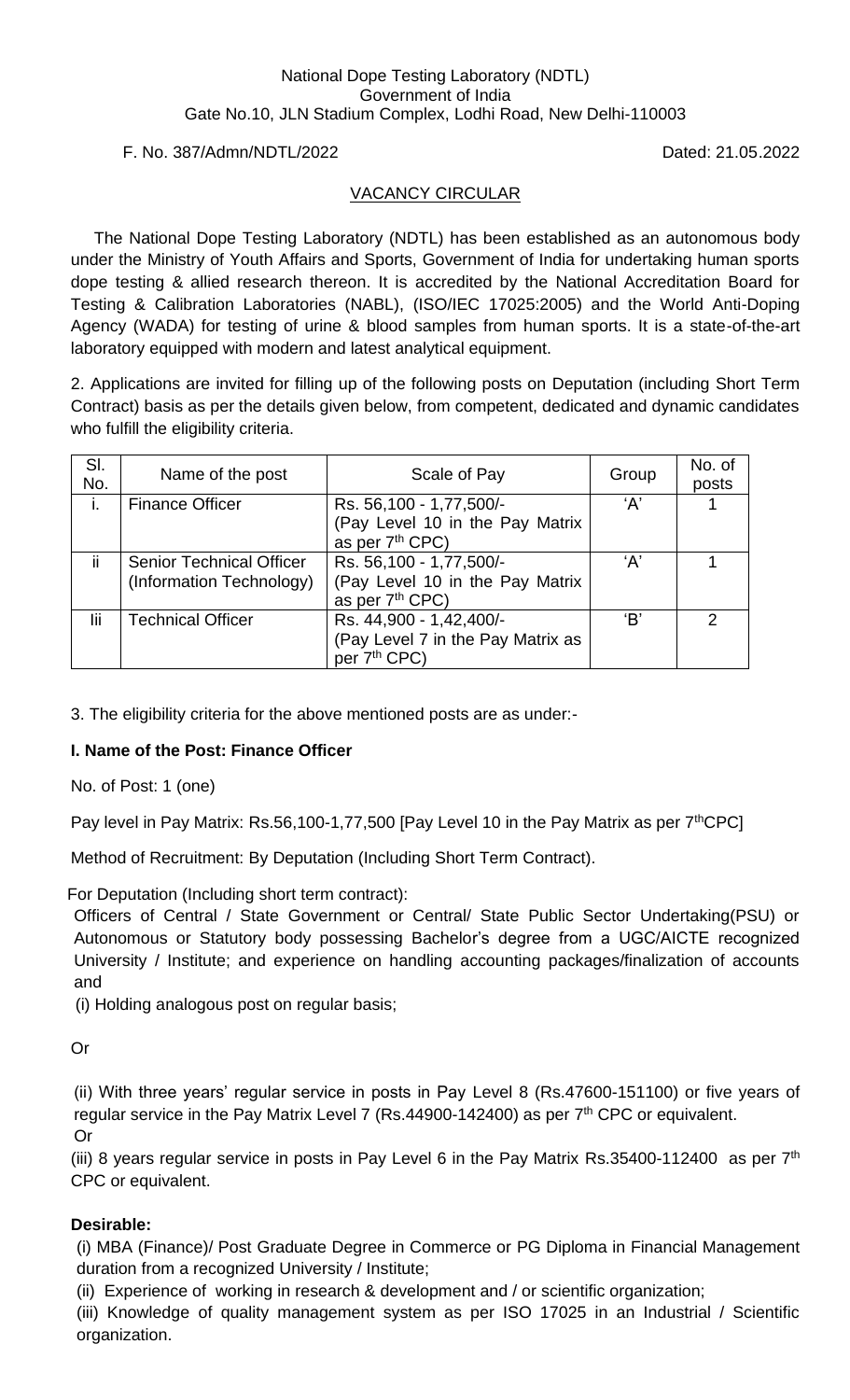# **II. Name of the Post**: **Senior Technical Officer (Information Technology)**

No. of Post: 1 (one)

Pay level in Pay Matrix: Rs.56,100-1,77,500 [Pay Level 10 in the Pay Matrix as per 7<sup>th</sup>CPC]

Method of Recruitment: By Deputation (Including Short Term Contract).

For Deputation (Including short term contract): Officers of the Central/State Government/PSUs/ Autonomous Bodies :

(i) Holding analogous post on regular basis (or) having 3 years regular service in the PML 7 (Rs.44,900-1,42,400)

and

possessing

A. Bachelor's Degree in Engineering in Computer Science / Electronics & Communication/ Information Technology (IT) or MCA or M.Sc. (IT) from a UGC/AICTE recognized University / Institute;

B. Four years post qualification experience in a reputed organization handling electronic data processing\*.

\*The experience in electronic data processing must include :

- a) Data Administration and Operational work Maintaining data base by collecting information from different sources;
- b) Website content management;
- c) Internet surfing;
- d) Handling bulk e-communications.

#### **Desirable:**

Development and Administration of the e-Systems, testing, installing and application of the new soft-wares and ensuring their functioning, up-gradation/ modification and replacement etc.

### **III. Name of the Post: Technical Officer**

No. of Post: 2 (Two)

Pay level in Pay Matrix: Rs.44,900-1,42,400 [Pay Level 7 in the Pay Matrix as per 7<sup>th</sup>CPC]

Method of Recruitment: By Deputation (Including Short Term Contract)

For Deputation (Including short term contract): Officers of the Central/State Government/PSUs/ Autonomous Bodies :

(i) Holding analogous post on regular basis or having 5 years of regular service in the Pay Level : 6 [Rs.35400-112400] and

possessing the following qualifications and experience:-

### **Essential**

i Master's degree in Chemical / Biological/ Pharmaceutical Sciences in relevant fields from a UGC/AICTE recognized University / Institute;

ii One year experience in Chemical and/ or Bio-Chemical analysis preferably in Drug testing.

Or

i Bachelor's degree in Chemical / Biological/ Medical Laboratory Technology (MLT)/ Pharmaceutical Sciences in relevant fields from a UGC/AICTE recognized University / Institute;

ii Three year's experience in Chemical and/ or Bio-Chemical analysis preferably in Drug testing.

Desirable:

 Experience in quality management system as per ISO/ IEC: 17025 and quality assurance processes.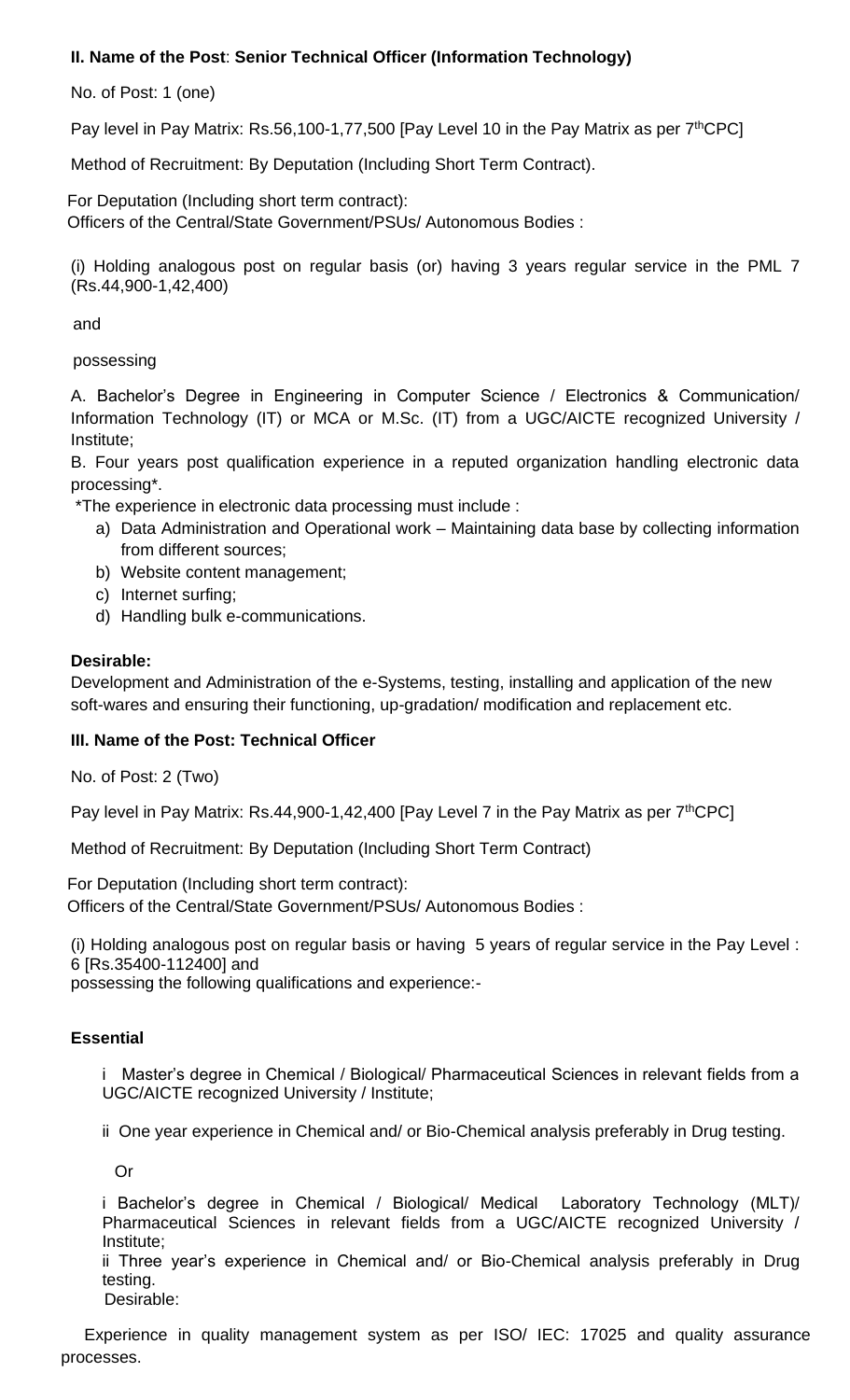#### GENERAL CONDITIONS:-.

1. The candidates may apply in the prescribed format as given in **Annexure – I** which may be downloaded from the website of the Laboratory [www.ndtlindia.com](http://www.ndtlindia.com/) and route through proper channel along with photocopies of ACRs/APARs of last 5 years duly attested by Group 'A' Officer or equivalent of their parent organization, Vigilance Clearance, Integrity Certificate and Major/Minor Penalty Statement for the past 10 years. The envelope containing the application should be superscribed" Application for the post of ------------------".The application along with requisite enclosures should reach the following address within 45 days from the date of publication of this advertisement on the website of this Laboratory:

> Deputy Director (Admn.) National Dope Testing Laboratory (NDTL), Jawaharlal Nehru Stadium Complex, East Gate No.10, Near MTNL Building, Lodhi Road, New Delhi – 110 003

2. The experience can be relaxed at the discretion of the Competent Authority in case adequate number of applications from candidates with requisite experience is not available.

3. The Competent Authority reserves the right to reject any/or all incomplete/incorrect/unsigned applications received for the posts without assigning any reason.

4. The maximum age limit for deputation is 56 years. The Crucial date for reckoning age and experience shall be determined as on the closing date of the receipt of the application.

5. Mere fulfilling of qualification and experience does not confer any right upon any candidate for appointment to the post applied for.

6. Standard terms and conditions of deputation as prescribed by the Government of India, Department of Personnel & Training Vide their O.M.No.6/8/2009-Estt.(Pay-II)dated17<sup>th</sup> June,2010 will apply to the persons selected and the pay and allowances of the selected Officers will be regulated by the said guidelines.

7. No action will be taken on the advance copy.

8. The candidates who apply for the post will not be allowed to withdraw their candidature subsequently.

> Sd/- Deputy Director (Admn.), NDTL